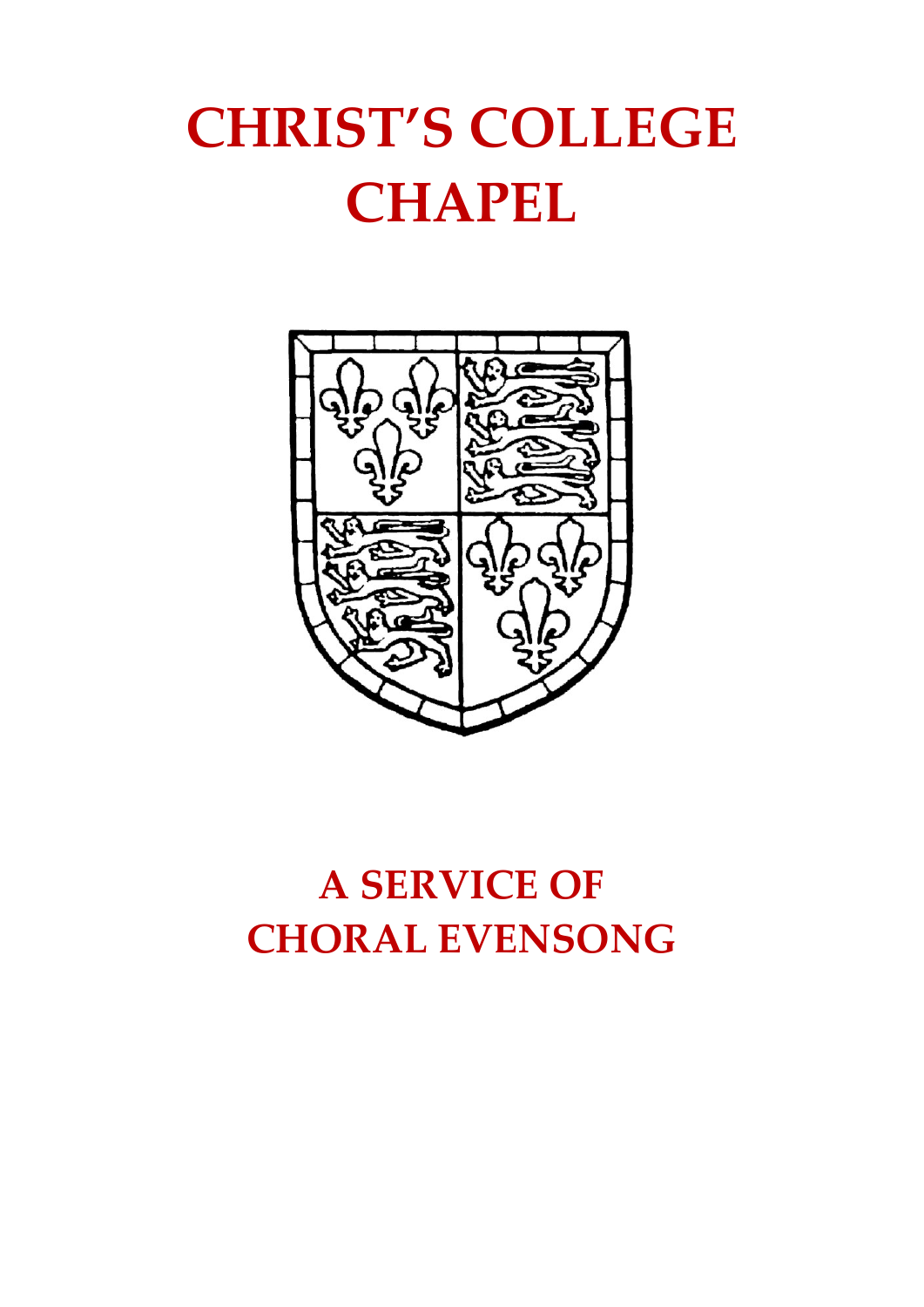*The Choir sings the Introit, after which the Chaplain gives words of welcome and introduces the Confession.*

*I know my soul hath power to know all things, Yet she is blind and ignorant in all: I know I'm one of nature's little kings, Yet to the least and vilest things am thrall.* 

*I know my life's a pain and but a span; I know my sense is mock'd in ev'rything; And, to conclude, I know myself a Man, Which is proud and yet a wretched thing.*

Hubert Parry (1848-1918)

### **General Confession**

Minister: If we say that we have no sin, we deceive ourselves, and the truth is not in us:

> But if we confess our sins, he is faithful and just to forgive us our sins, and to cleanse us from all unrighteousness.

> > *(1 John 1.8-9)*

Let us confess our sins together to our Heavenly Father.

**Almighty and most merciful Father, We have erred and strayed from thy ways like lost sheep, We have followed too much the devices and desires of our own hearts, We have offended against thy holy laws,**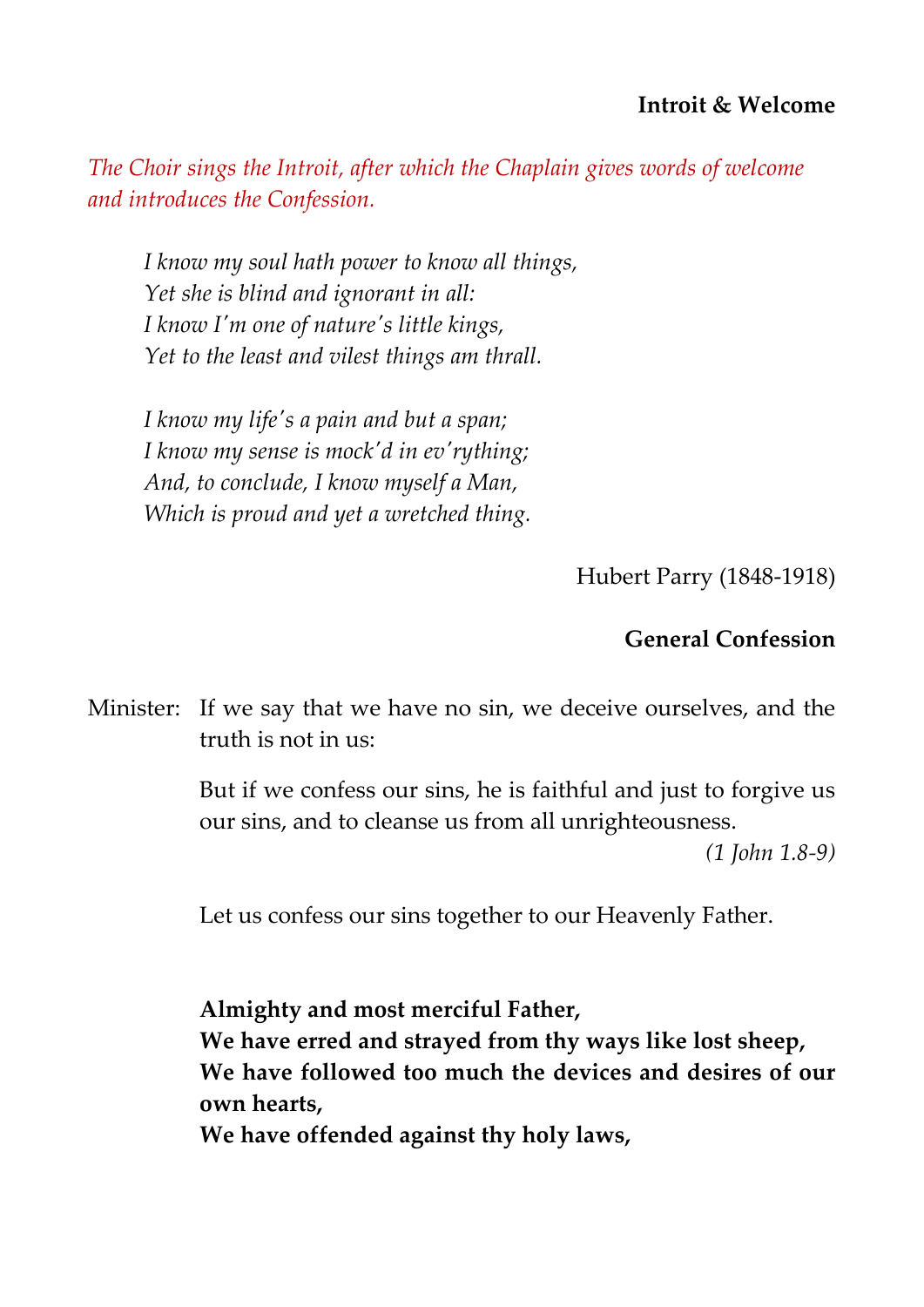**We have left undone those things which we ought to have done, And we have done those things which we ought not to have done, And there is no health in us: But thou, O Lord, have mercy upon us miserable offenders; Spare thou them, O God, which confess their faults, Restore thou them that are penitent, According to thy promises declared unto mankind in Christ Jesu our Lord: And grant, O most merciful Father, for his sake, That we may hereafter live a godly, righteous, and sober life, To the glory of thy holy Name**. **Amen.**

- Minister: Grant, we beseech thee, merciful Lord, to thy faithful people pardon and peace; that they may be cleansed from all their sins, and serve thee with a quiet mind; through Jesus Christ our Lord.
- All: **Amen.**

*The Choir sings the Opening Responses (Rose)*

**Opening Responses**

O Lord, open thou our lips. *And our mouth shall shew forth thy praise.*

O God, make speed to save us. *O Lord, make haste to help us.*

Glory be to the Father, and to the Son, and to the Holy Ghost; *As it was in the beginning, is now, and ever shall be, world without end. Amen.*

Praise ye the Lord. *The Lord's Name be praised.*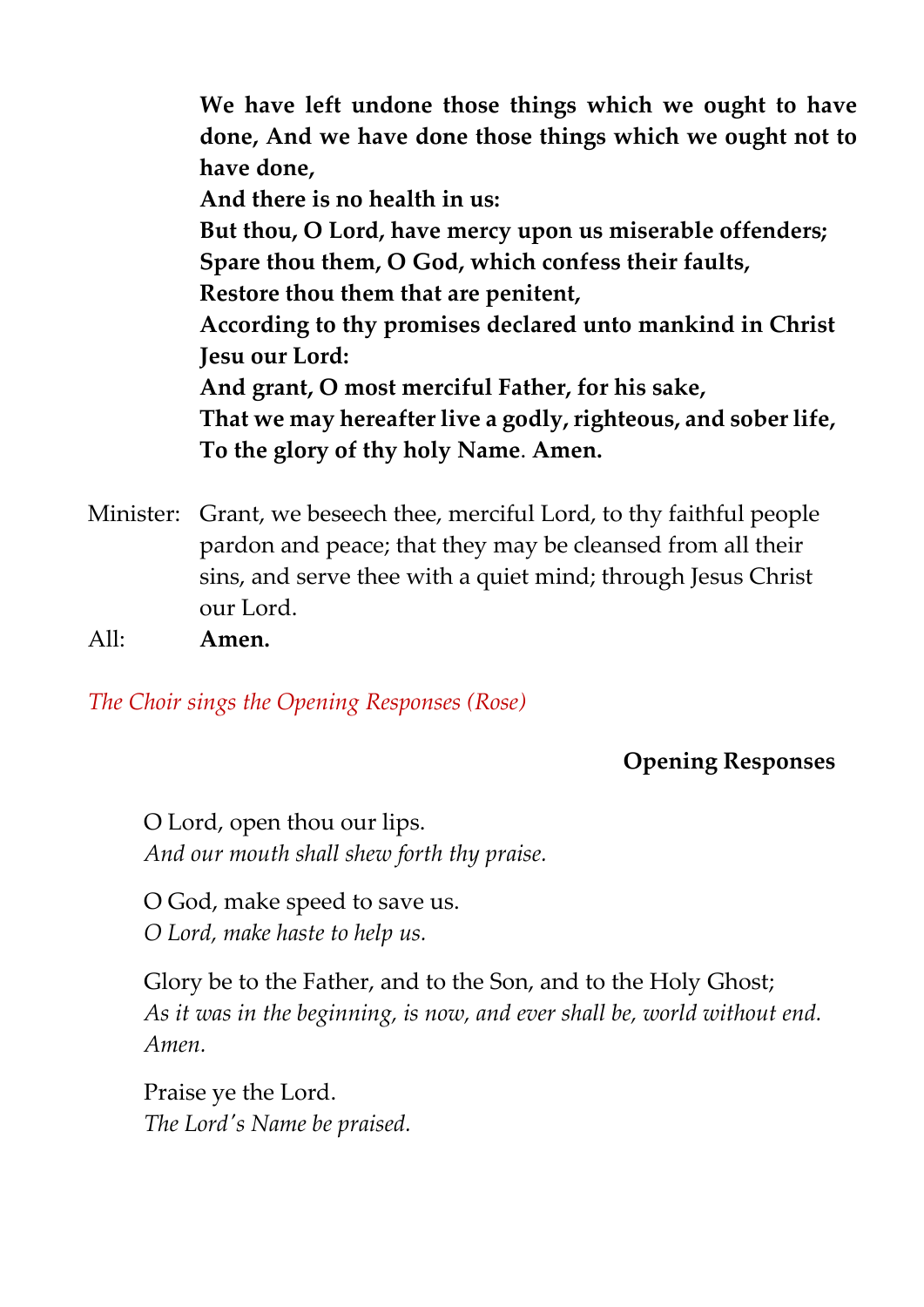**8** In the second month of the second year after their arrival at the house of God in Jerusalem, Zerubbabel son of Shealtiel, Joshua son of Jozadak and the rest of the people (the priests and the Levites and all who had returned from the captivity to Jerusalem) began the work. They appointed Levites twenty years old and older to supervise the building of the house of the Lord. **9** Joshua and his sons and brothers and Kadmiel and his sons (descendants of Hodaviah) and the sons of Henadad and their sons and brothers – all Levites – joined together in supervising those working on the house of God.

**<sup>10</sup>**When the builders laid the foundation of the temple of the Lord, the priests in their vestments and with trumpets, and the Levites (the sons of Asaph) with cymbals, took their places to praise the Lord, as prescribed by David king of Israel. **<sup>11</sup>**With praise and thanksgiving they sang to the Lord: 'He is good; his love towards Israel endures for ever.'

And all the people gave a great shout of praise to the Lord, because the foundation of the house of the Lord was laid.

# *The Choir sings the Magnificat (Howells, Gloucester Service)*

# **The Magnificat (Luke 1:46-55)**

My soul doth magnify the Lord: and my spirit hath rejoiced in God my Saviour. For he hath regarded: the lowliness of his hand-maiden. For behold, from henceforth: all generations shall call me blessed. For he that is mighty hath magnified me: and holy is his Name. And his mercy is on them that fear him: throughout all generations.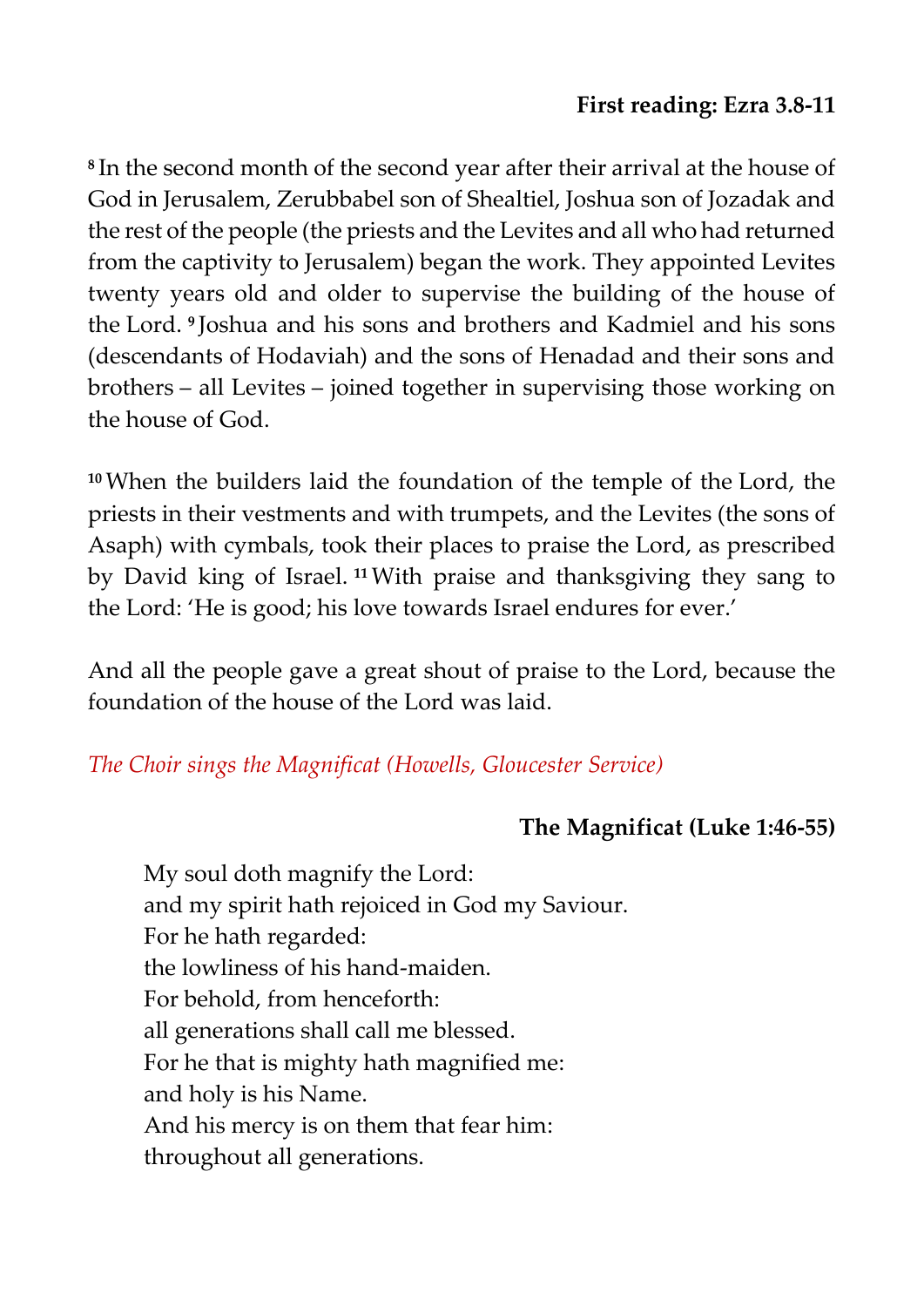He hath shewed strength with his arm: he hath scattered the proud in the imagination of their hearts. He hath put down the mighty from their seat: and hath exalted the humble and meek. He hath filled the hungry with good things: and the rich he hath sent empty away. He remembering his mercy hath holpen his servant Israel: as he promised to our forefathers, Abraham and his seed, for ever.

Glory be to the Father, and to the Son, and to the Holy Ghost; As it was in the beginning, is now, and ever shall be, world without end. Amen.

# **Second reading: 1 Peter 2.4-10**

**<sup>4</sup>** As you come to him, the living Stone – rejected by humans but chosen by God and precious to him – <sup>5</sup> you also, like living stones, are being built into a spiritual house to be a holy priesthood, offering spiritual sacrifices acceptable to God through Jesus Christ. **<sup>6</sup>** For in Scripture it says:

'See, I lay a stone in Zion, a chosen and precious cornerstone, and the one who trusts in him will never be put to shame.'

**<sup>7</sup>** Now to you who believe, this stone is precious. But to those who do not believe,

'The stone the builders rejected has become the cornerstone,'

**<sup>8</sup>** and,

'A stone that causes people to stumble and a rock that makes them fall.'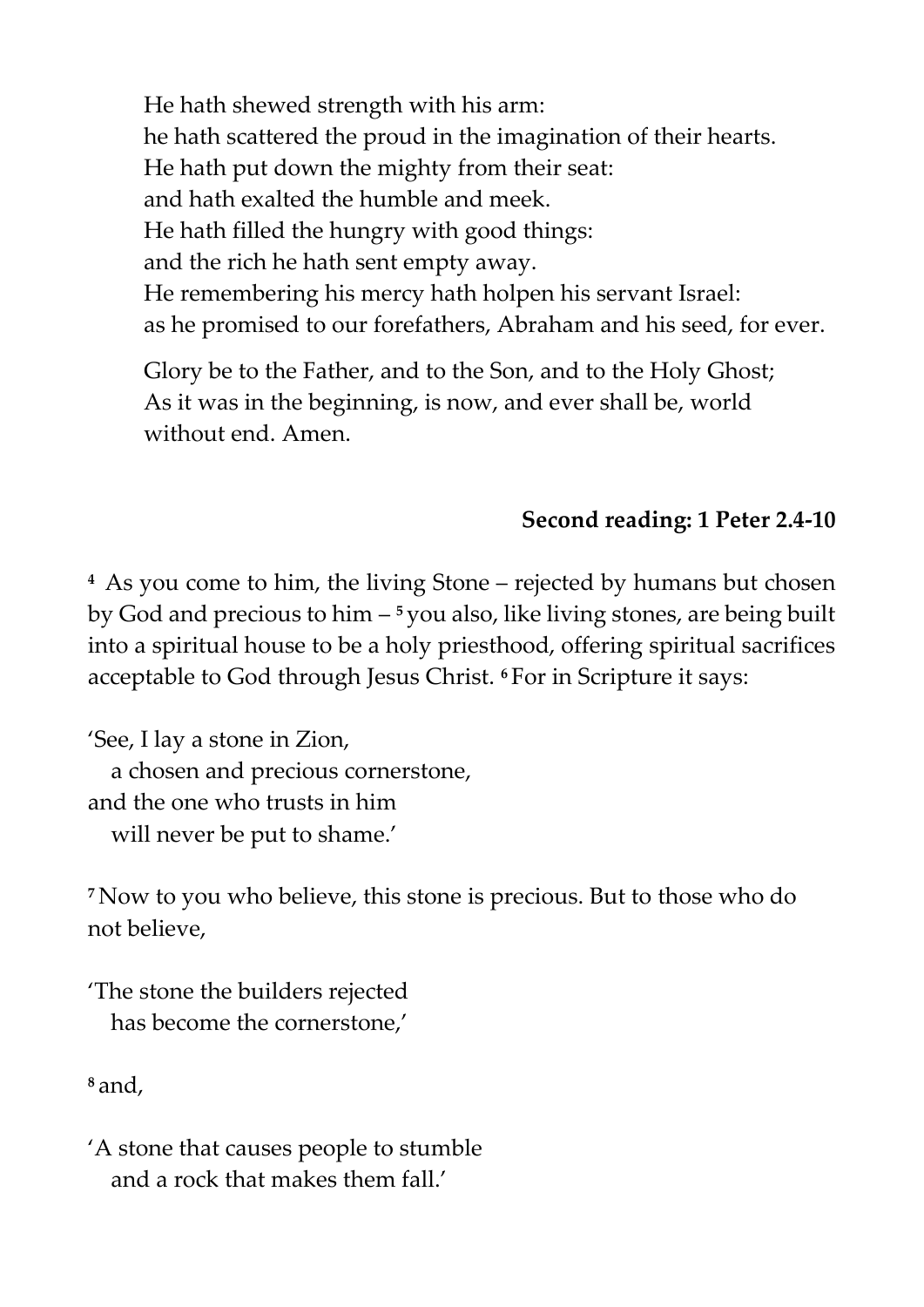They stumble because they disobey the message – which is also what they were destined for.

**<sup>9</sup>** But you are a chosen people, a royal priesthood, a holy nation, God's special possession, that you may declare the praises of him who called you out of darkness into his wonderful light. **<sup>10</sup>**Once you were not a people, but now you are the people of God; once you had not received mercy, but now you have received mercy.

*The Choir sings the Nunc Dimittis (Howells, Gloucester Service).*

# **The Nunc Dimittis (Luke 2:29-32)**

Lord, now lettest thou thy servant depart in peace: according to thy word.

For mine eyes have seen: thy salvation;

Which thou hast prepared: before the face of all people;

To be a light to lighten the Gentiles:

and to be the glory of thy people Israel.

Glory be to the Father, and to the Son, and to the Holy Ghost; As it was in the beginning, is now, and ever shall be, world without end. Amen.

*The Apostles' Creed is said, traditionally facing east.*

**The Apostles' Creed**

**I believe in God the Father Almighty, Maker of heaven and earth: And in Jesus Christ his only Son our Lord, Who was conceived by the Holy Ghost, Born of the Virgin Mary, Suffered under Pontius Pilate, Was crucified, dead, and buried: He descended into hell; The third day he rose again from the dead;**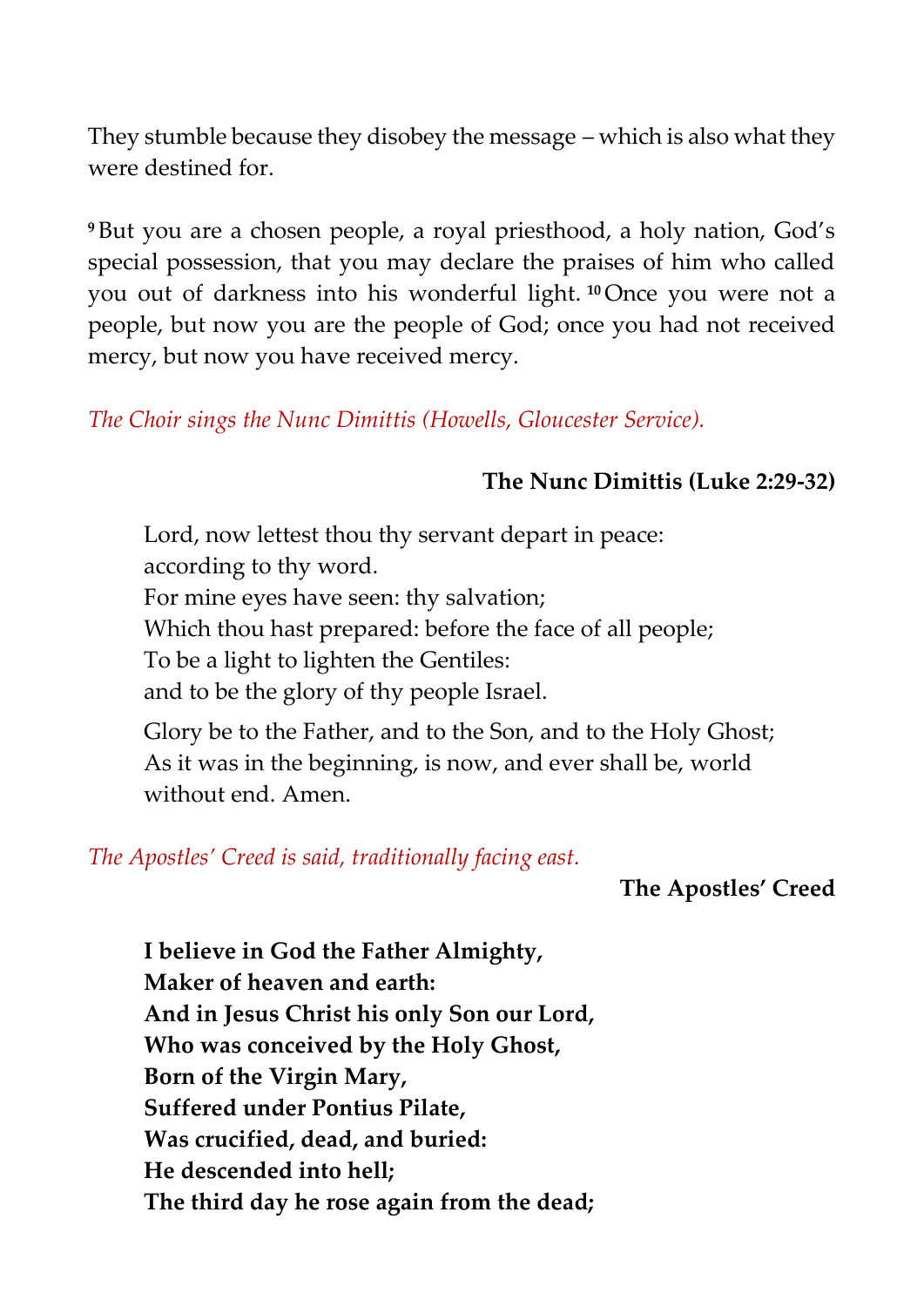**He ascended into heaven, And sitteth on the right hand of God the Father Almighty; From thence he shall come to judge the quick and the dead. I believe in the Holy Ghost; The holy Catholic Church; The Communion of Saints; The Forgiveness of sins; The Resurrection of the body, And the Life everlasting**. **Amen.**

**The Responses** 

#### *The Choir sings the Responses (Rose).*

The Lord be with you. *And with thy spirit.* Let us pray.

*Lord, have mercy upon us. Christ, have mercy upon us. Lord, have mercy upon us.*

*Our Father, which art in heaven, Hallowed be thy Name, Thy kingdom come, Thy will be done, in earth as it is in heaven. Give us this day our daily bread; And forgive us our trespasses, As we forgive them that trespass against us; And lead us not into temptation, But deliver us from evil. Amen.*

O Lord, shew thy mercy upon us. *And grant us thy salvation.*

O Lord, save the Queen. *And mercifully hear us when we call upon thee.*

Endue thy Ministers with righteousness. *And make thy chosen people joyful.*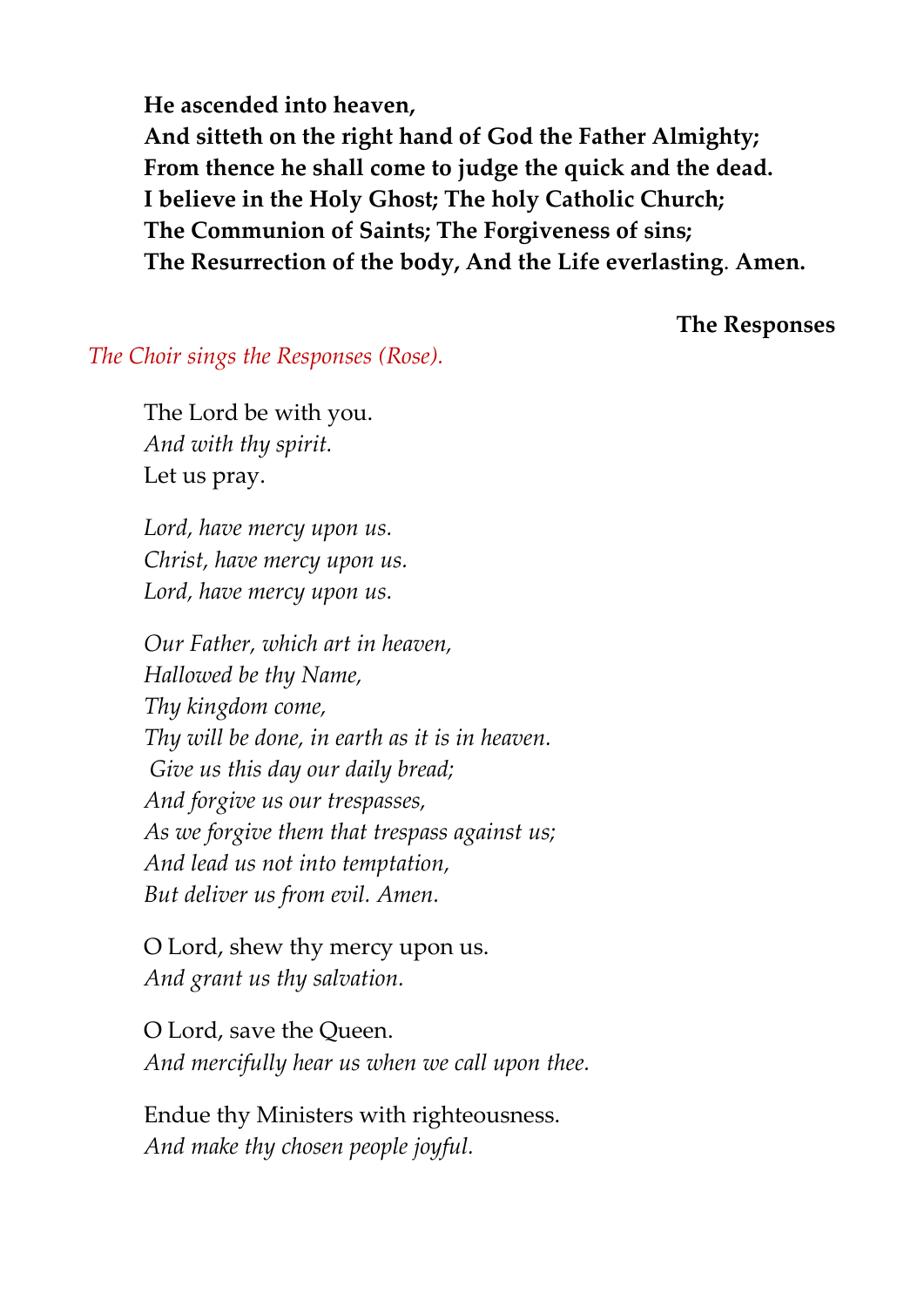O Lord, save thy people. *And bless thine inheritance.*

Give peace in our time, O Lord. *Because there is none other that fighteth for us, but only thou, O God.*

O God, make clean our hearts within us. *And take not thy Holy Spirit from us.*

# *The First Collect, for the Day:*

O Lord, we beseech thee mercifully to hear us; and grant that we, to whom thou hast given an hearty desire to pray, may by thy mighty aid be defended and comforted in all dangers and adversities; through Jesus Christ our Lord. **Amen.**

#### *The Second Collect, for Peace:*

O God, from whom all holy desires, all good counsels, and all just works do proceed: Give unto thy servants that peace which the world cannot give; that both our hearts may be set to obey thy commandments, and also that by thee we being defended from the fear of our enemies may pass our time in rest and quietness; through the merits of Jesus Christ our Saviour. **Amen.** 

#### *The Third Collect, for Aid against all Perils:*

Lighten our darkness, we beseech thee, O Lord; and by thy great mercy defend us from all perils and dangers of this night; for the love of thy only Son, our Saviour, Jesus Christ. **Amen.**

*The prayers conclude with the Grace, which is said together:*

**May the grace of our Lord Jesus Christ, and the love of God, and the fellowship of the Holy Spirit, be with us all evermore. Amen.** 

**The Anthem**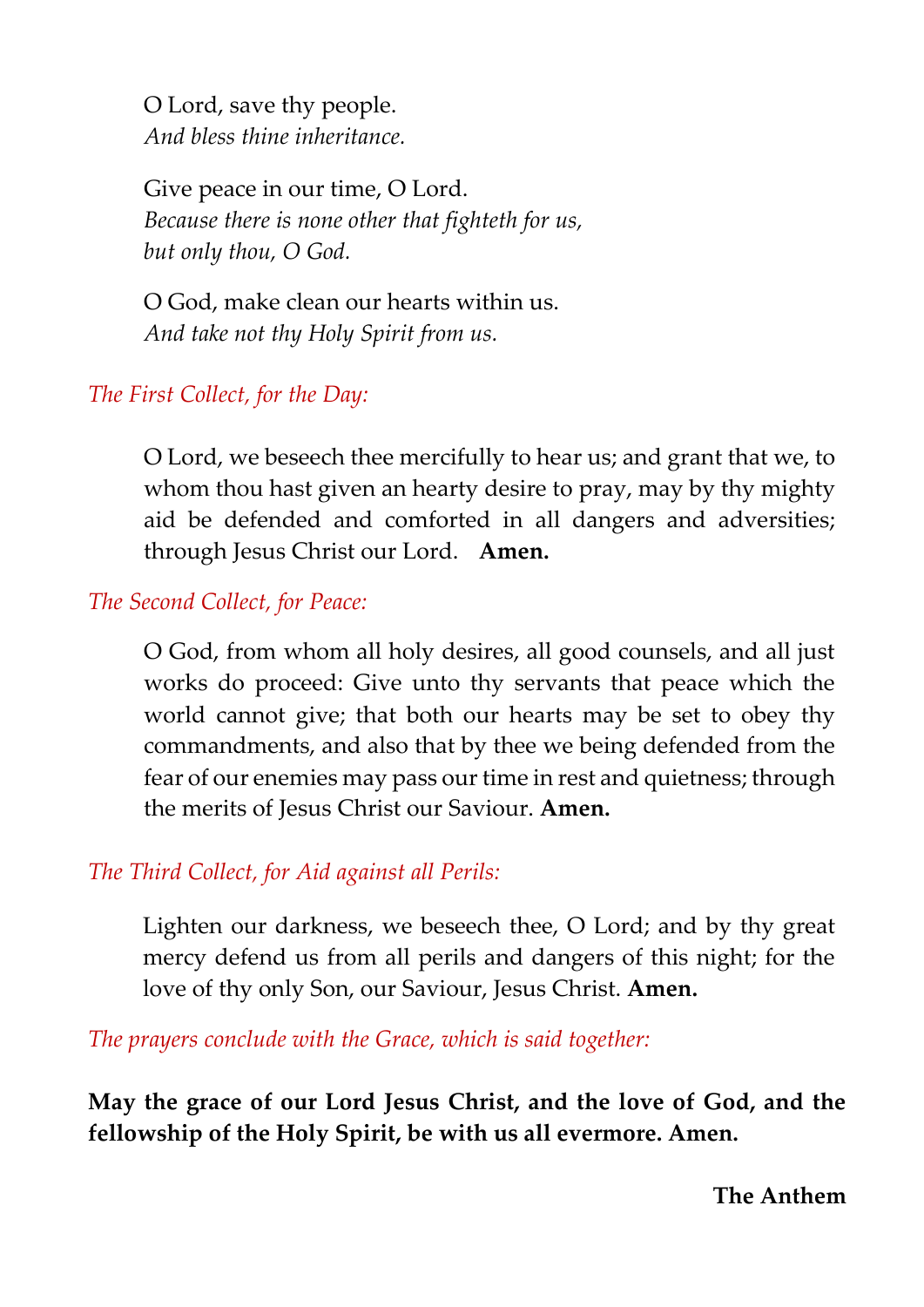#### *The Choir sings the Anthem (Finzi)*

*Lo, the full, final Sacrifice On which all figures fix't their eyes. The ransomed Isaac, and his ram; The Manna, and the Paschal Lamb.*

*Jesu Master, just and true! Our Food, and faithful Shepherd too!*

*O let that love which thus makes thee Mix with our low Mortality, Lift our lean Souls, and set us up Convictors of thine own full cup, Coheirs of Saints. That so all may Drink the same wine; and the same Way, Nor change the Pasture, but the Place, To feed of Thee in thine own Face.*

*O dear Memorial of that Death Which lives still, and allows us breath! Rich, Royal food! Bountiful Bread! Whose use denies us to the dead!*

*Live ever Bread of loves, and be My life, my soul, my surer self to me.*

*Help Lord, my Faith, my Hope increase; And fill my portion in thy peace. Give love for life; nor let my days Grow, but in new powers to thy name and praise.*

*Rise, Royal Zion! rise and sing Thy soul's kind shepherd, thy heart's king. Stretch all thy powers; call if you can*